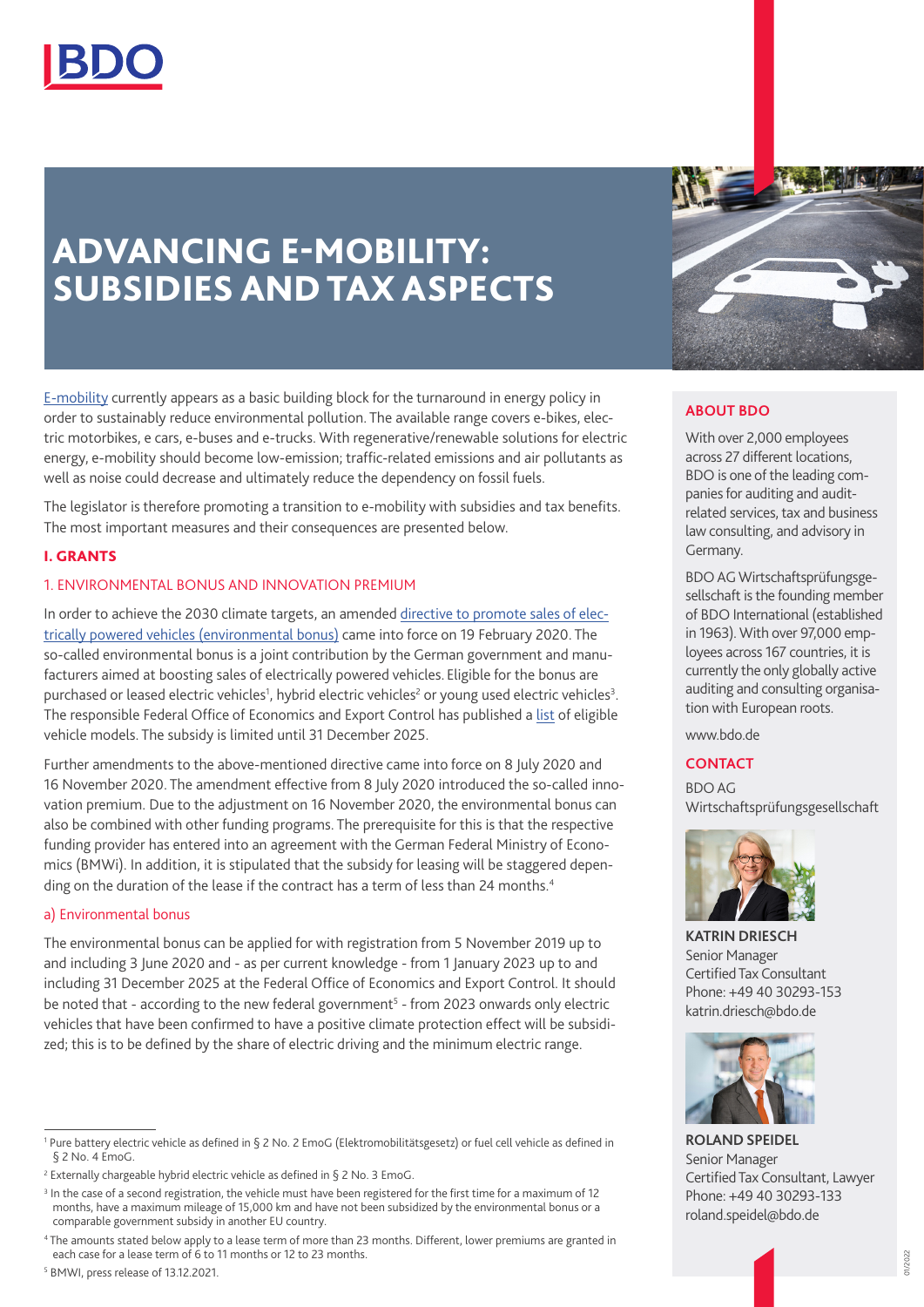For the period 4 June 2020 until presumably 31 December 2022, the innovation grant shown under b) will be paid.

| List new price up to EUR 40,000:              | <b>Federal share</b> | <b>Manufacturer share</b> | Purchase premium |
|-----------------------------------------------|----------------------|---------------------------|------------------|
| Battery electric or fuel cell vehicles        | 3,000 EUR            | 3,000 EUR                 | 6,000 EUR        |
| Externally chargeable hybrid electric vehicle | 2,250 EUR            | 2,250 EUR                 | 4,500 EUR        |
|                                               |                      |                           |                  |
|                                               |                      |                           |                  |
| List new price up to EUR 65,000:              | <b>Federal share</b> | Manufacturer share        | Purchase premium |
| Battery electric or fuel cell vehicles        | 2,500 EUR            | 2,500 EUR                 | 5,000 EUR        |

# b) Innovation premium

For the period from 4 June 2020 to 31 December 2022, the federal share of the environmental bonus will be doubled for a limited period and paid out as the so-called innovation premium. The increased premium can be applied for the following purchased or leased vehicles: – new vehicles registered after 3 June 2020 and up to and including 31 December 2022 and

– young used vehicles whose first registration was effected after 4 November 2019 and the second registration takes place between 3 June 2020 and 31 December 2022.

| List new price up to EUR 40,000:                                         | <b>Federal share</b> | <b>Manufacturer share</b> | Purchase premium |
|--------------------------------------------------------------------------|----------------------|---------------------------|------------------|
| Battery electric or fuel cell vehicles                                   | 6,000 EUR            | 3,000 EUR                 | 9,000 EUR        |
| Externally chargeable hybrid electric vehicle                            | 4,500 EUR            | 2,250 EUR                 | 6,750 EUR        |
|                                                                          |                      |                           |                  |
|                                                                          |                      |                           |                  |
|                                                                          | <b>Federal share</b> | <b>Manufacturer share</b> | Purchase premium |
| Listenneupreis bis EUR 65.000:<br>Battery electric or fuel cell vehicles | 5,000 EUR            | 2,500 EUR                 | 7,500 EUR        |

# 2. COMMERCIAL AND INCOME TAX TREATMENT OF GRANTS

Even though the grants in the form of the environmental bonus or the innovation premium are generally non-repayable grants from the state, companies entitled to receive them must take them into account as operating income for commercial and tax purposes.

A fundamental distinction must be made between investment grants and expense or income grants. An investment grant is primarily awarded for the acquisition or production of an asset; an expense or income grant is also intended to support other projects, such as the leasing of certain electric vehicles.

In the case of investment grants, the grant recipient has a choice: He can immediately tax the grant as operating income or deduct it from the acquisition or production costs of the assets. If the recipient opts for immediate taxation, however, a deferred income item must be disallowed for income tax purposes - in contrast to the procedure under commercial law.

Expense and income grants are operating income to be recognized immediately; capitalization is not an option. However, income must be recognized on an accrual basis over the period of the grant by means of deferred income. This applies equally to the commercial and tax balance sheets.

## II. TAX INCENTIVES

With the "Act on the Further Fiscal Promotion of Electromobility and on the Amendment of Other Tax Regulations"<sup>6</sup>, various tax incentives came into force in December 2019. The BMF takes up these, among other things, in its letter dated 5 November 2021. The subsidies always relate to electric vehicles, zero-emission electric vehicles, hybrid electric vehicles and electric bicycles (e-bikes). Their prescribed technical requirements must be taken into account in each case for the "vehicles" listed below.

# 1. INCOME TAX

# a) Commercial electronic utility vehicles or bicycles: special depreciation pursuant to §7c EStG

The special depreciation allowance pursuant to  $\S$  7c of the German Income Tax Act (EStG) can be used for the first time for new electric utility vehicles or electrically powered cargo bicycles acquired after 31 December 2019 and before 1 January 2031, but not for hybrid electric utility vehicles. The prerequisite is the acquisition of new vehicles that have not been used to date; used electric utility vehicles and electrically powered cargo bicycles are therefore not eligible. Furthermore, the respective vehicle or cargo bike must be part of the fixed assets; the special depreciation can thus only be claimed in the area of profit income, not in the area of surplus income.

<sup>6</sup> BGBl. 2019 I, 2451.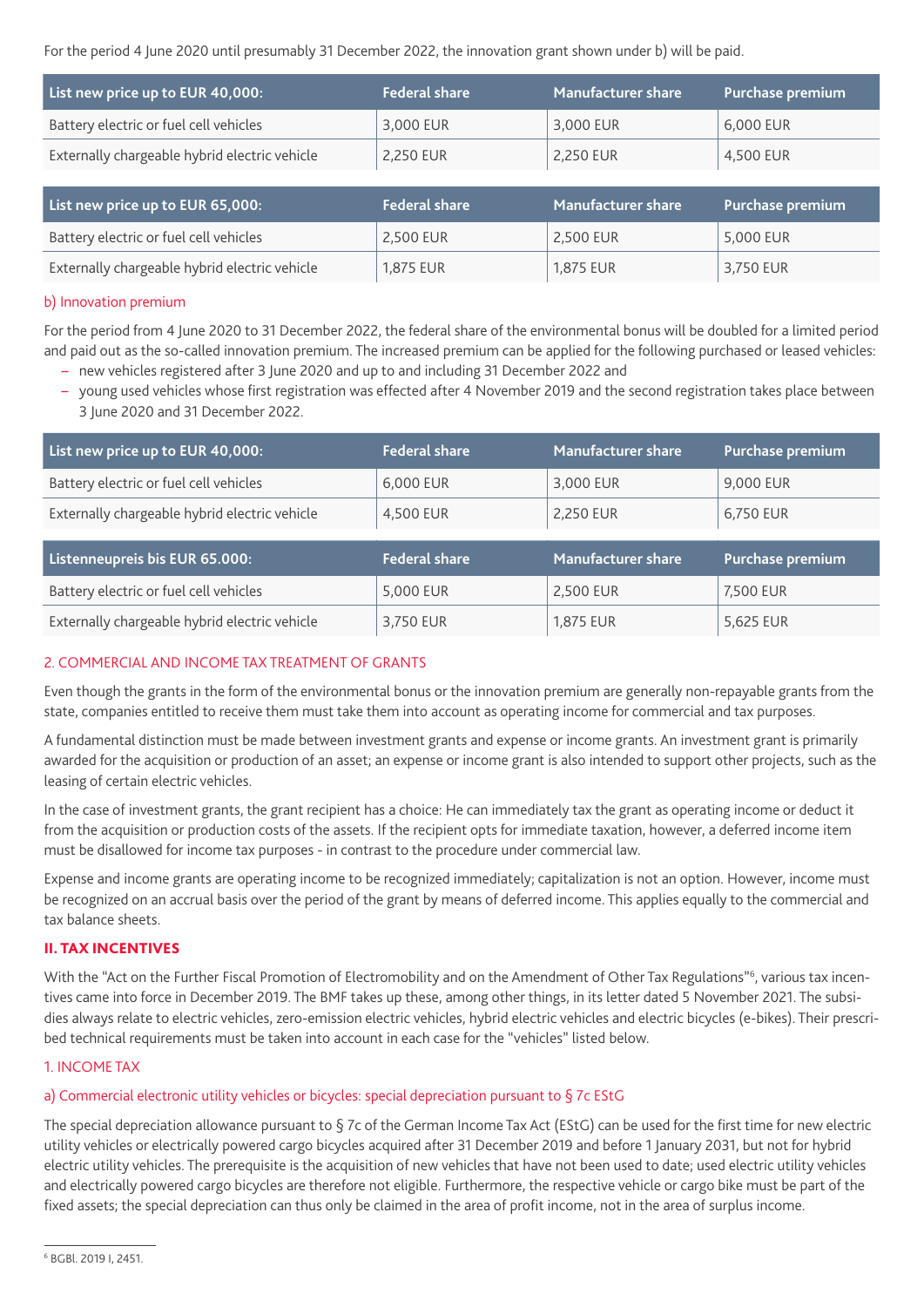

In addition to the standard straight-line depreciation (§ 7 (1) EStG), 50 % of the actual acquisition costs can be claimed as special depreciation in the year of acquisition. The law does not provide for a limit on the amount. However, (subsequent) reductions in the assessment basis (e.g. environmental bonus) must be taken into account.

The special depreciation is only eligible in the year of acquisition. It is not possible to spread it over several years, to retake it or to deviate from the 50 % rate. When claiming depreciation pursuant to § 7c EStG, no other special depreciation, such as that for the promotion of small and medium-sized enterprises within the meaning of § 7g (5) EStG, may be claimed for the same asset; however, the claiming of the investment deduction within the meaning of  $\S 7g (1)$  EStG is not excluded.

The acquisition costs as well as the information on the requirements are to be transmitted to the tax authorities by remote data transmission in accordance with officially prescribed data records.

## b) Private use of company electric and hybrid electric vehicles

With regard to the taxation of the non-cash benefit from the private use of company electric vehicles and externally chargeable hybrid electric vehicles, a number of concessions have already been introduced in recent years (§ 6 (1) No. 4 EStG). These have since been extended or even improved in some cases. The subsidies benefit freelancers and tradespeople, but also employees with company cars. Depending on the time of initial registration, different determination variants for the assessment basis are to be applied within the framework of the 1 % method or the (driver's) logbook method:

For all electric and hybrid electric vehicles purchased from 2013 to 2018, the gross list price is reduced by the costs for the battery system included in the calculation of the non-cash benefit ("geldwerter Vorteil"); this also applies correspondingly to the logbook method.7 Since 2019 - and according to the current legal situation until 2030 - the subsidization of electric and hybrid electric vehicles is no longer based on the flat-rate reduction described above, but on bisection of the gross list price.<sup>8</sup>

Only if the conditions for bisection of the assessment basis are not met is the gross list price for vehicles that were or will be acquired before 1 January 2023 to be reduced by the cost of the battery system, if applicable. The reduction and maximum amounts to be used for this purpose depend on the year of acquisition of the vehicle. If electric and hybrid electric vehicles are purchased as used vehicles, the reduction amount is based on the year of initial registration. The scale is graduated as follows:

| <b>Acquisition year</b> | <b>Reduction amount per kWh</b><br><b>Storage capacity EUR</b> | <b>Maximum amount</b><br><b>EUR</b> |
|-------------------------|----------------------------------------------------------------|-------------------------------------|
| 2013 and earlier        | <b>500 EUR</b>                                                 | 10,000 EUR                          |
| 2014                    | 450                                                            | 9,500                               |
| 2015                    | 400                                                            | 9,000                               |
| 2016                    | 350                                                            | 8,500                               |
| 2017                    | 300                                                            | 8,000                               |
| 2018                    | 250                                                            | 7,500                               |
| 2019                    | 200                                                            | 7,000                               |
| 2020                    | 150                                                            | 6,500                               |
| 2021                    | 100                                                            | 6,000                               |
| 2022                    | <b>50 EUR</b>                                                  | 5,500 EUR                           |

From the 2020 assessment period, there will even be a **quartering** of the gross list price for purely electric vehicles if the vehicle acquired in the acquisition period from 1 January 2019 to 31 December 2030 has no carbon dioxide emissions per kilometer driven and the gross list price of the vehicle does not exceed EUR 60,000; if the gross list price exceeds EUR 60,000, the gross list price will remain halved.

For externally chargeable hybrid electric vehicles, only the **bisection** of the gross list price applies if the vehicle has carbon dioxide emissions of 50 g CO<sup>2</sup>/km or less or the minimum range is 40 kilometers.<sup>9</sup> From 2022, the minimum range to be achieved will be subject to progressively stricter requirements:

- 1 January 2022 to 31 December 2024: range of at least 60 kilometers
- 1 January 2025 to 31 December 2030: range of at least 80 kilometers

<sup>7</sup> Administrative Assistance Directive Implementation Act of 26 June 2013, BGBl. 2013 I, 1809.

<sup>&</sup>lt;sup>8</sup> Act to Promote Electric Mobility in Road Transport of 7 November 2016 (BGBl. 2016 I, 2498), Act to Avoid Losses of Value Added Tax on Trade in Goods on the Internet and to Amend Other Tax Regulations of 11 December 2018 (BGBl. 2018 I, 2338) and Act to Further Promote Electric Mobility for Tax Purposes and to Amend Other Tax Regulations of 12 December 2019 (BGBl. 2019 I, 2451) and Second Corona Tax Assistance Act of 29 June 2020 (BGBl. 2020 I, 1512).

<sup>&</sup>lt;sup>9</sup> § 3 (2) No. 1 or 2 Electromobility Act.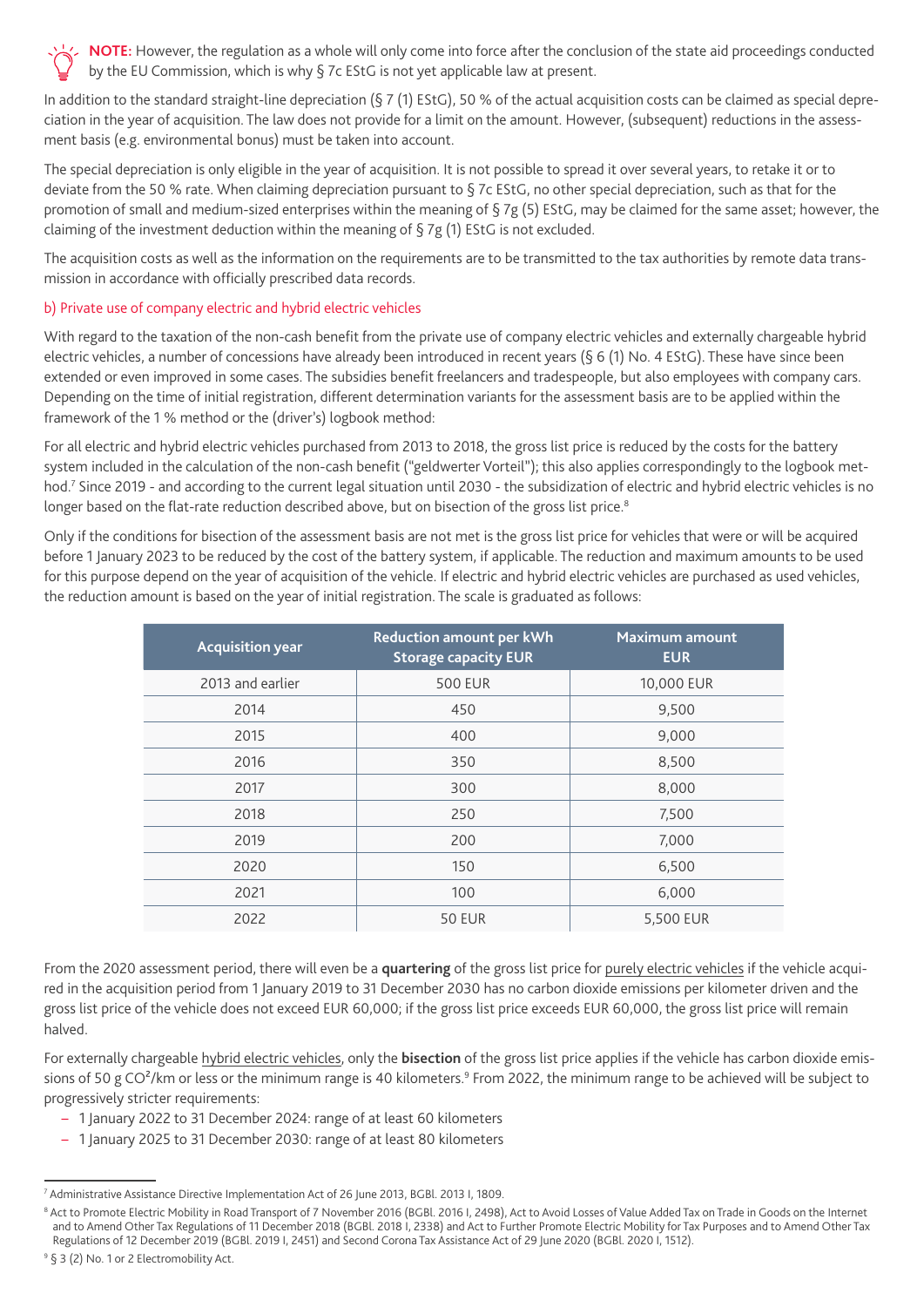However, the specifications regarding pollutant emissions of no more than 50 g CO<sup>2</sup>/km remain unchanged.

As in the past, the statutory cost cap must be observed when determining the non-cash benefit, i.e. the lump-sum valuations must be applied at a maximum of the amount of the total costs of the vehicle.

Electricity costs are already compensated when applying the 1 % method.

Under the logbook method, the expenses, e.g. rent, leasing costs, etc., are only taken into account at 50 % or 25 % for determining the non-cash benefit. In addition, the costs for the electricity power charging provided tax-free by the employer must be deducted from the total costs; the costs for the charging device are also not taken into account.

The changes in the technical requirements as well as in the calculations of the 1 % method or the logbook method are also applicable to electric bicycles<sup>10</sup> to be classified as motor vehicles under traffic law.

For VAT purposes, no reduction may be made to the gross list price for electric and hybrid electric vehicles. Similarly, under the logbook method, no reduction is made to the total expenses incurred by expenses attributable to the battery system for electric and hybrid electric vehicles.

# c) Tax exemption for electric charging (§ 3 No. 46 EStG)

The benefit granted by the employer for the electric charging of a private used electric or hybrid electric vehicle at a fixed operational facility of the employer or an affiliated company is exempt from income tax if the charging facility is in addition to the remuneration owed in any case.<sup>11</sup> This also applies to company charging facilities temporarily provided to the employee for private use. With the BMF [letter dated 29 September 2020,](https://www.bundesfinanzministerium.de/Content/DE/Downloads/BMF_Schreiben/Steuerarten/Lohnsteuer/2020-09-29-steuerbefreiung-nach-paragraf-3-nummer-46-EStG-und-pauschalierung-der-lohnsteuer-nach-paragraf-40-absatz-2-Satz-1-nummer-6-EStG.pdf?__blob=publicationFile&v=2) the tax authorities now extend this tax exemption to the free or discounted charging of miniature electric vehicles.12

The regulation has been in effect since 1 January 2017 and is currently applicable until 31 December 2030.

However, the benefit does not apply to charging at a third party (e.g. electric charging stations); in this case, however, the exemption limit for benefits in kind in the amount of EUR 44 (from 1 January 2022: EUR 50) can be claimed, provided it has not already been exhausted. Likewise, the tax exemption cannot be extended to the use of charging devices by business associates or customers.

The employer may opt for a flat-rate taxation of 25 % pursuant to § 40 (2) sentence 1 No. 6 EStG for the provision of a charging device or related allowances to its employees at a reduced price or free of charge.

# d) Tax exemption for an electric bicycle (§ 3 No. 37 EStG)

An electric bicycle that does not meet the requirements of a motor vehicle<sup>13</sup> is to be classified as any common non-motorized bicycle. If the employer covers the costs of a bicycle in addition to the remuneration owed anyway, the benefit is free of tax and social security contributions. In accordance with the legislator's intention to promote environmentally friendly activities, this benefit does not reduce the employee's expenses for his commute between home and the first place of work; therefore, it is not offset against the so-called commuting allowance ("Entfernungspauschale").

However, the tax exemption does not apply if the bicycle is co-financed by a proportionate salary conversion of the employee. In addition, private use must be taken into account using the 1 %, 0.03 % or logbook method. If a standard bicycle model is provided, the flat-rate taxation of 25 % pursuant to § 40 (2) sentence 1 no. 7 EStG must be observed.

The regulations were initially set to expire in 2021, but were extended to the end of 2030 by the "Act to Further Promote Electric Mobility for Tax Purposes and to Amend Other Tax Regulations" of 12 December 2019.14

## e) Reimbursement of expenses for electricity costs (§ 3 No. 50 EStG)

If electricity costs for a private electric or hybrid electric vehicle of the employee are reimbursed by the employer, this constitutes taxable remuneration. However, if costs are reimbursed for a company electric or hybrid electric vehicle that has been provided to the employee for private use, this is a reimbursement of expenses that is exempt from tax and social security contributions.

The [BMF letter dated 26 October 2017](https://www.bundesfinanzministerium.de/Content/DE/Downloads/BMF_Schreiben/Steuerarten/Lohnsteuer/2017-10-26-anwendungsschreiben-gesetz-zur-steuerlichen-foerderung-von-elektromobilitaet-im-strassenverkehr.pdf?__blob=publicationFile&v=3) already allowed fixed flat rates to simplify the reimbursement of expenses. In the BMF letter dated 29 September 2020, the flat rates for charging a company car were increased as follows from 1 January 2021:

|                         | Charging facility at the employer's premises |                           | No charging facility at the employer's premises |                           |
|-------------------------|----------------------------------------------|---------------------------|-------------------------------------------------|---------------------------|
|                         | 1.12017 until 31.12.2020                     | 1.1.2021 until 31.12.2030 | 1.1.2017 until 31.12.2020                       | 1.1.2021 until 31.12.2030 |
| Electric vehicle        | <b>FUR 20</b>                                | <b>EUR 30</b>             | FUR <sub>50</sub>                               | <b>EUR 70</b>             |
| Hybrid electric vehicle | <b>FUR 10</b>                                | <b>EUR 15</b>             | <b>FUR 25</b>                                   | <b>EUR 35</b>             |

<sup>&</sup>lt;sup>10</sup> Speed over 25 km/h; liability insurance and registration required; e.g. s-pedelec or e-bikes.

14 BGBl. 2019 I, 2451.

<sup>&</sup>lt;sup>11</sup> For § 3 no. 46 EStG, it does not matter who owns the vehicles. It can be a private vehicle of the employee or one of the employer, which the employer has left to the employee for private use.

<sup>&</sup>lt;sup>12</sup> Vehicles with an electric drive system and a maximum speed of not less than 6 km/h and not more than 20 km/h, e.g. pedal scooters or Segways.

<sup>&</sup>lt;sup>13</sup> Bicycles are not motor vehicles if they are equipped with an electric auxiliary drive of 0.25 kW or less and do not reach a speed of 25 km/h or more.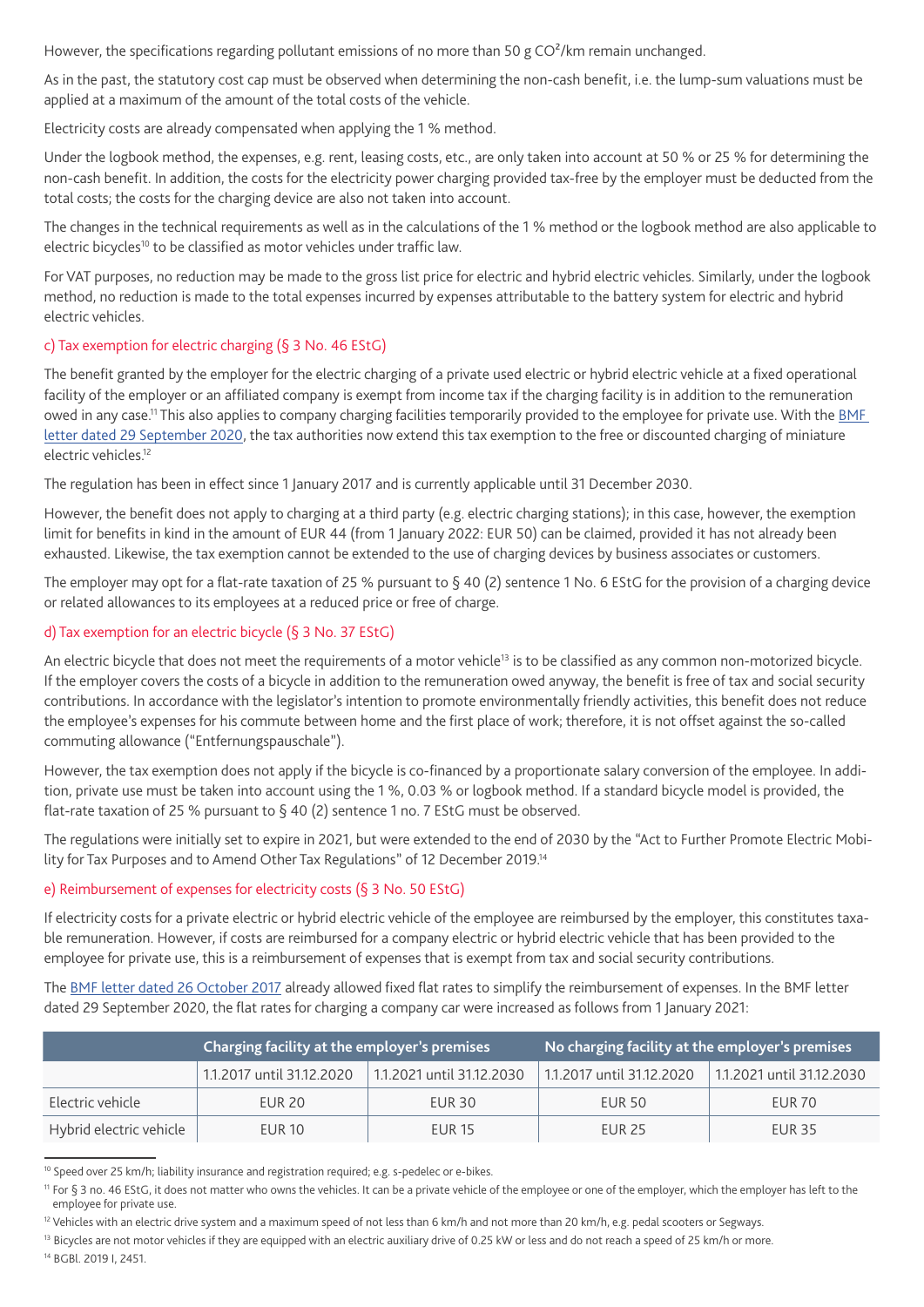If the costs for private charging of the company car are higher than the flat rates, the actual costs proven via a separate electricity meter (stationary or mobile) can be reimbursed free of tax and social security contributions. Records for a representative period of three months are considered sufficient to prove the business use portion of the otherwise private electricity costs. In addition to the purchase price for the kilowatt hours of electricity consumed, a basic price to be paid must also be taken into account on a pro rata basis.

# f) Additionality criterion

All of the above-mentioned benefits can only be claimed if the above-mentioned benefits are granted in addition to the remuneration owed in any case. Salary conversions are excluded. In this regard, the BMF referred to the letter dated 5 February 2020, according to which the additionality criterion was only met if

- $\blacktriangleright$  the benefit is not offset against the entitlement to remuneration,
- ▶ the entitlement to remuneration is not reduced in favor of performance,
- ► the use or earmarked benefit does not take the place of an already agreed future increase in the remuneration is granted and
- $\blacktriangleright$  if the service is discontinued, the remuneration is not increased.

With the JStG 2020 of 21 December 2020<sup>15</sup>, the additionality criterion was legally regulated with exactly this wording in a new § 8 (4) EStG to safeguard the legal situation.

# 2. TRADE TAX

The promotion of electromobility also includes a concession in the trade tax additions within the meaning of § 8 No. 1 letter d) of the German Trade Tax Act (GewStG). If purely electric vehicles or externally chargeable hybrid electric vehicles (carbon dioxide emission of no more than 50 g per kilometer driven or range with exclusive use of the electric drive unit of at least 60 km<sup>16</sup>) are rented or leased, the expenses need only be added at 10 % (previously or, in the case of other assets, 20 %) when determining the trade income. This also applies to bicycles, which are not motor vehicles. However, the relief is only applicable to charges based on contracts concluded from 2020 onwards.

The related expenses should therefore be recorded in a separate bookkeeping account (SKR 03: 4575; SKR 04: 6565).

# 3. VAT

The environmental bonus or similar is a genuine grant pursuant to section 10.2 (7) of the Circular on Application of the German VAT Act (UStAE), as it is granted independently of a specific service and is paid in the predominantly public interest (promotion of environmental policy aspects). A genuine grant is not taxable for VAT purposes and is therefore no subject to tax.

Commercial lessees may assign the claim to the federal share of the environmental bonus to the lessor or the dealer. If assigned to the lessor, the environmental bonus constitutes a special lease payment subject to sales tax. In the case of assignment to the dealer, this is a pass-through payment. In both cases, the lessee is entitled to an input tax deduction.

# 4. MOTOR VEHICLE TAX

Electric vehicles as defined in § 9 (2) of the German Motor Vehicle Tax Act (KraftStG)<sup>17</sup> are currently exempt from motor vehicle tax for a period of ten years from the date of first registration (§ 3d KraftStG). This applies to first-time registrations from 18 May 2011 to 31 December 202518. The tax exemption applies until 31 December 2030 at the longest. The regulation also applies accordingly to vehicles that have been converted to an electric car pursuant to § 9 (2) KraftStG between 18 May 2016 and 31 December 2025. Hybrid electric vehicles are excluded from the benefit. After the expiry of the ten-year period or after 31 December 2030, a 50 % tax exemption of the motor vehicle tax actually payable can be claimed.

<sup>15</sup> BGBl. 2020 I, 3096.

<sup>&</sup>lt;sup>16</sup> For contracts from 1 January 2025, a range of 80 km is required, cf. § 36 (4) GewStG.

<sup>&</sup>lt;sup>17</sup> This only applies to vehicles powered exclusively by electric motors that are fed completely or predominantly from mechanical or electrochemical energy storage systems or from zero-emission energy converters (§ 9 (2) KraftStG).

<sup>&</sup>lt;sup>18</sup> Seventh Act Amending the Motor Vehicle Tax Act of 16 October 2020, BGBl. 2020 I, 2184.